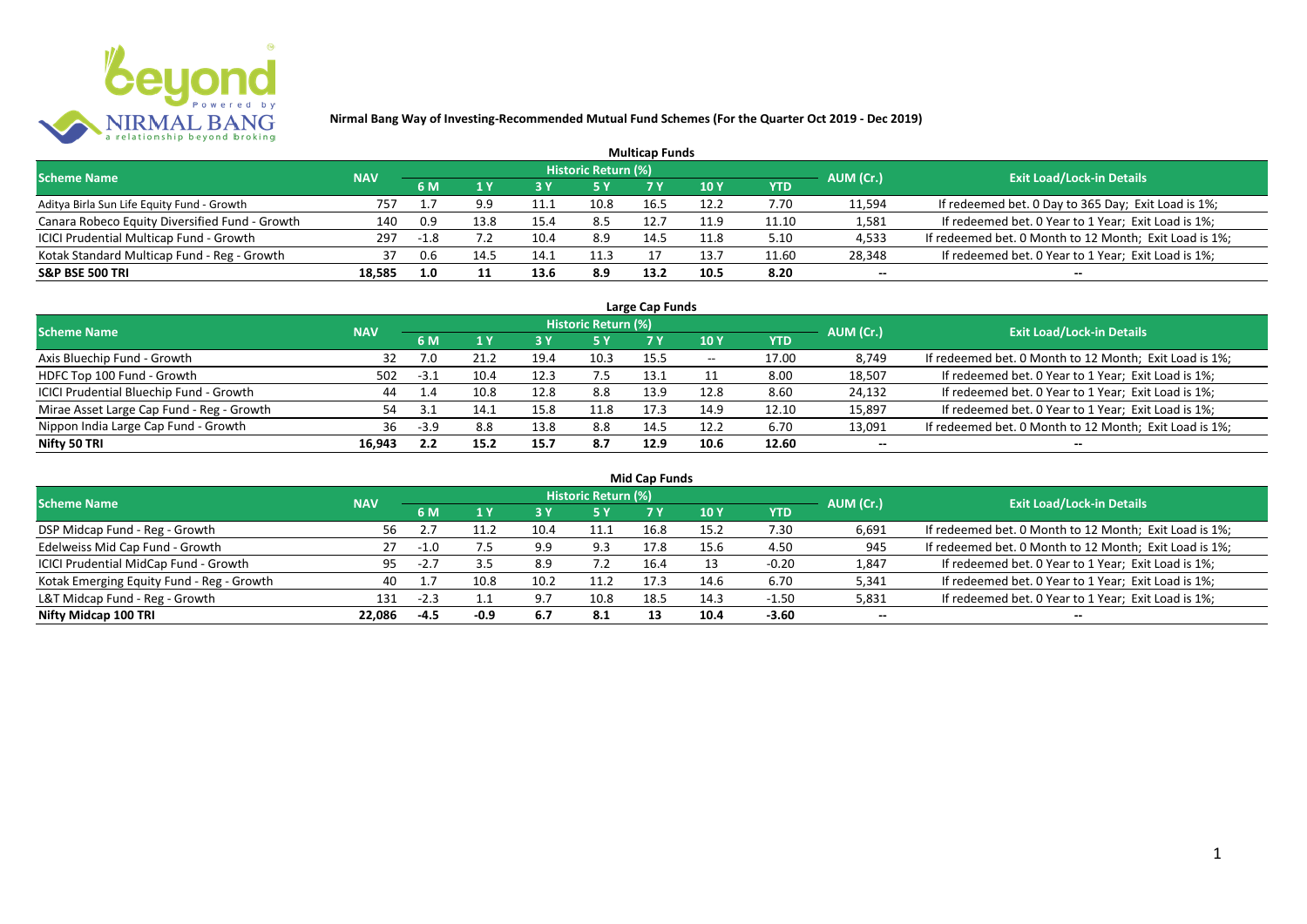

| Large & Midcap                                   |            |        |      |      |                            |      |      |       |           |                                                     |  |  |  |
|--------------------------------------------------|------------|--------|------|------|----------------------------|------|------|-------|-----------|-----------------------------------------------------|--|--|--|
| <b>Scheme Name</b>                               | <b>NAV</b> |        |      |      | <b>Historic Return (%)</b> |      |      |       | AUM (Cr.) | <b>Exit Load/Lock-in Details</b>                    |  |  |  |
|                                                  |            | 6 M    |      |      | 5 Y                        |      | 10Y  | YTD   |           |                                                     |  |  |  |
| Canara Robeco Emerging Equities - Growth         | 95         | $-1.0$ | 9.9  |      | 12.3                       | 20.4 |      | 7.10  | 5,235     | If redeemed bet. 0 Year to 1 Year; Exit Load is 1%; |  |  |  |
| Invesco India Growth Opportunities Fund - Growth | 36         |        |      | 15.7 | 10.5                       | 15.5 | 12.8 | 10.20 | 1,991     | If redeemed bet. 0 Year to 1 Year; Exit Load is 1%; |  |  |  |
| Principal Emerging Bluechip Fund - Growth        | 107        |        | 7.9  |      | 11.4                       | 18.8 | 14.9 | 5.50  | 2,261     | If redeemed bet. 0 Year to 1 Year; Exit Load is 1%; |  |  |  |
| NIFTY Large Midcap 250 TRI                       | 7.356      | 0.2    | -8.1 | 12.8 | 9.9                        | 14.5 | 11.6 | 5.20  | $-$       | $- -$                                               |  |  |  |

| <b>Focused Funds</b>             |            |     |      |      |                     |      |       |       |           |                                                        |  |  |
|----------------------------------|------------|-----|------|------|---------------------|------|-------|-------|-----------|--------------------------------------------------------|--|--|
| <b>Scheme Name</b>               | <b>NAV</b> |     |      |      | Historic Return (%) |      |       |       | AUM (Cr.) | <b>Exit Load/Lock-in Details</b>                       |  |  |
|                                  |            | 6 M |      |      | 5 Y                 |      |       | YTD   |           |                                                        |  |  |
| Axis Focused 25 Fund - Growth    | 30         |     | 18.6 | 18.2 | 12.7                | 15.9 | $- -$ | 13.50 | 8,800     | If redeemed bet. 0 Month to 12 Month; Exit Load is 1%; |  |  |
| SBI Focused Equity Fund - Growth | 153        | 4   | 20.9 | 15.9 | 12.4                | 15.  | 17.6  | 15.80 | 6,125     | If redeemed bet. 0 Year to 1 Year; Exit Load is 1%;    |  |  |
| <b>S&amp;P BSE 500 TRI</b>       | 18.585     | 1.0 |      | 13.6 | 8.9                 | 13.2 | 10.5  | 8.20  | $- -$     | $- -$                                                  |  |  |

| <b>Small Cap Funds</b>                         |            |         |        |                     |           |                          |       |            |           |                                                     |  |  |  |
|------------------------------------------------|------------|---------|--------|---------------------|-----------|--------------------------|-------|------------|-----------|-----------------------------------------------------|--|--|--|
| <b>Scheme Name</b>                             | <b>NAV</b> |         |        | Historic Return (%) |           |                          |       |            | AUM (Cr.) | <b>Exit Load/Lock-in Details</b>                    |  |  |  |
|                                                |            | 6 M     | 1 Y    |                     | <b>5Y</b> | 7 V                      | 10Y   | <b>YTD</b> |           |                                                     |  |  |  |
| Franklin India Smaller Companies Fund - Growth | 49         | $-10.3$ | $-4.2$ | 3.5                 | 7.2       | 17.5                     | 15.1  | $-6.00$    | 7,031     | If redeemed bet. 0 Year to 1 Year; Exit Load is 1%; |  |  |  |
| HDFC Small Cap Fund - Growth                   | 39         | $-12.9$ |        | 9.9                 | 9.4       | 14.5                     | 11.9  | -9.50      | 9,137     | If redeemed bet. 0 Year to 1 Year; Exit Load is 1%; |  |  |  |
| L&T Emerging Businesses Fund - Reg - Growth    | 23         | $-7.9$  | -6.7   |                     | 11.1      | $\overline{\phantom{a}}$ | $- -$ | $-9.00$    | 6,112     | If redeemed bet. 0 Year to 1 Year; Exit Load is 1%; |  |  |  |
| SBI Small Cap Fund - Growth                    | 54         | 3.6     | 9.9    | 14.7                | 16.4      | 23.9                     | 18.1  | 7.00       | 2,915     | If redeemed bet. 0 Year to 1 Year; Exit Load is 1%; |  |  |  |
| Nifty Smallcap 100 TRI                         | 7.054      | $-13.0$ | $-6.2$ | 1.3                 | 3.3       | 8.4                      |       | $-10.00$   | $- -$     | --                                                  |  |  |  |

## **ELSS Schemes (Tax Saving u/s 80-C)**

| <b>Scheme Name</b>                            | <b>NAV</b> |      |      | <b>Historic Return (%)</b> |              |      |       | AUM (Cr.) | <b>Exit Load/Lock-in Details</b> |       |
|-----------------------------------------------|------------|------|------|----------------------------|--------------|------|-------|-----------|----------------------------------|-------|
|                                               |            | 6 M  |      |                            | <b>5Y</b>    | 7 V  | 10Y   | YTD       |                                  |       |
| Aditya Birla Sun Life Tax Relief 96 - Growth  |            |      | 7.4  | 13.1                       | 10.7         | 16.4 |       | 4.00      | 9,814                            | Nil   |
| Axis Long Term Equity Fund - Growth           | 49         |      |      | 16.3                       | 11.6         | 19.1 | $- -$ | 13.20     | 21,492                           | Nil   |
| IDFC Tax Advantage (ELSS) Fund - Reg - Growth | 55         | -5.6 | 3.6  |                            | 9.1          | 14.4 | 12.7  | 1.70      | 2,053                            | Nil   |
| Invesco India Tax Plan - Growth               | 53         |      |      | 13.3                       | 10           |      |       | 8.50      | 962                              | Nil   |
| Mirae Asset Tax Saver Fund - Reg - Growth     | 19         | 4.,  | 15.8 | 17.9                       | $-$ – $\sim$ | $-$  | $- -$ | 13.30     | 2,671                            | Nil   |
| <b>S&amp;P BSE 200 TRI</b>                    | 6,038      | 2.0  | 12.5 | 14.4                       | 9.2          | 13.4 | 10.7  | 9.70      | $- -$                            | $- -$ |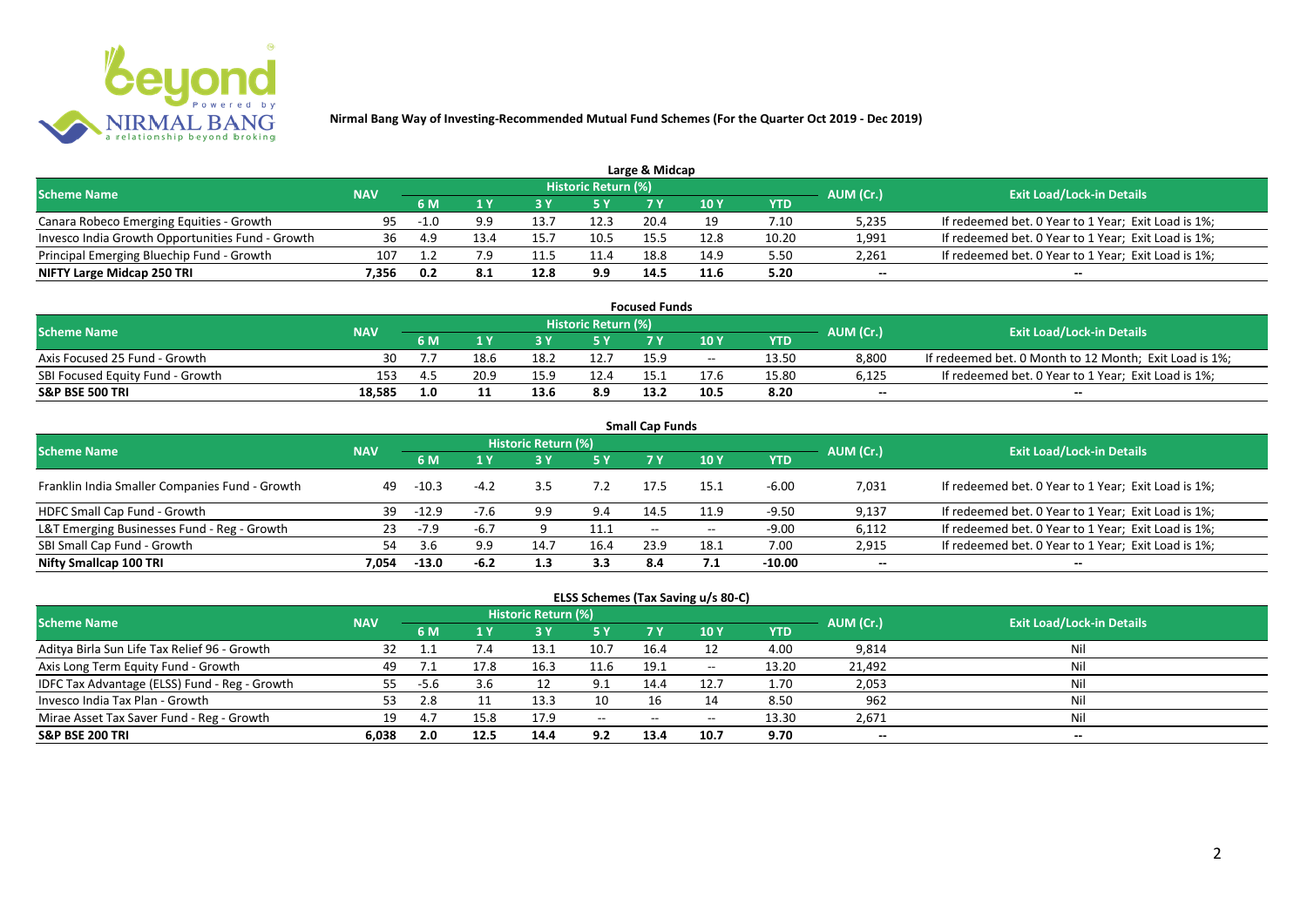

| <b>Contra/Value Fund</b>                  |            |      |     |                     |      |      |      |            |                          |                                                     |  |  |  |  |
|-------------------------------------------|------------|------|-----|---------------------|------|------|------|------------|--------------------------|-----------------------------------------------------|--|--|--|--|
| <b>Scheme Name</b>                        | <b>NAV</b> |      |     | Historic Return (%) |      |      |      |            | AUM (Cr.)                | <b>Exit Load/Lock-in Details</b>                    |  |  |  |  |
|                                           |            | 6 N  |     |                     | 5 Y  |      | 10 Y | <b>YTD</b> |                          |                                                     |  |  |  |  |
| Kotak India EQ Contra Fund - Reg - Growth | 55.        |      |     | 15.1                | 9.4  | 13.7 | 11.1 | 9.50       | 875                      | If redeemed bet. 0 Year to 1 Year; Exit Load is 1%; |  |  |  |  |
| Invesco India Contra Fund - Growth        | 49         | -0.1 | 8.7 | 14.5                | 10.9 | 16.8 | 13.3 | 5.50       | 4,486                    | If redeemed bet. 0 Year to 1 Year; Exit Load is 1%; |  |  |  |  |
| UTI Value Opportunities Fund - Growth     |            |      |     | 11.1                | 5.6  | 10.8 | 10.7 | 8.70       | 4,461                    | If redeemed bet. 0 Year to 1 Year; Exit Load is 1%; |  |  |  |  |
| Nippon India Value Fund - Growth          | 75         | -2.2 | 8.3 | 11.8                | 8.3  | 12.6 |      | 5.20       | 3,152                    | If redeemed bet. 0 Year to 1 Year; Exit Load is 1%; |  |  |  |  |
| <b>S&amp;P BSE 500 TRI</b>                | 18,585     | 1.0  |     | 13.6                | 8.9  | 13.2 | 10.5 | 8.20       | $\overline{\phantom{a}}$ | $-$                                                 |  |  |  |  |

| Sector/Thematic                                                           |            |        |      |                     |            |                          |                          |            |           |                                                        |  |  |  |  |
|---------------------------------------------------------------------------|------------|--------|------|---------------------|------------|--------------------------|--------------------------|------------|-----------|--------------------------------------------------------|--|--|--|--|
| <b>Scheme Name</b>                                                        | <b>NAV</b> |        |      | Historic Return (%) |            |                          |                          |            | AUM (Cr.) | <b>Exit Load/Lock-in Details</b>                       |  |  |  |  |
|                                                                           |            | 6 M    | 1 Y  | <b>3Y</b>           | <b>5 Y</b> | 7 Y                      | <b>10Y</b>               | <b>YTD</b> |           |                                                        |  |  |  |  |
| Canara Robeco Consumer Trends Fund - Reg -<br>Growth                      | 43         | 7.9    | 16.4 | 17.1                | 12.3       | 15.8                     | 15.1                     | 13.10      | 373       | If redeemed bet. 0 Year to 1 Year; Exit Load is 1%;    |  |  |  |  |
| Mirae Asset Great Consumer Fund - Growth                                  | 37         | 8.2    | 13.2 | 18.4                | 12.3       | 16.4                     | $- -$                    | 9.00       | 931       | If redeemed bet. 0 Year to 1 Year; Exit Load is 1%;    |  |  |  |  |
| <b>ICICI Prudential Technology Fund - Growth</b>                          | 57         | $-1.0$ | 3.2  | 13.9                | 6.8        | 16.7                     | 15.9                     | $-0.10$    | 422       | If redeemed bet. 0 Day to 15 Day; Exit Load is 1%;     |  |  |  |  |
| Nippon India Pharma Fund - Growth                                         | 152        | 5.2    | 0.5  | 2.1                 | 4.2        | 12.6                     | 14.6                     | 1.70       | 2,430     | If redeemed bet. 0 Year to 1 Year; Exit Load is 1%;    |  |  |  |  |
| BNP Paribas India Consumption Fund - Reg - Growth                         | 13         | 7.8    | 20.1 | $- -$               | $- -$      | $\overline{\phantom{a}}$ | $\overline{\phantom{a}}$ | 15.90      | 441       | If redeemed bet. 0 Month to 12 Month; Exit Load is 1%; |  |  |  |  |
| ICICI Prudential Banking and Financial Services Fund -<br>Retail - Growth | 69         | -1.8   | 18.9 | 16.6                | 14.2       | 18.5                     | 16.6                     | 12.60      | 3,445     | If redeemed bet. 0 Day to 15 Day; Exit Load is 1%;     |  |  |  |  |
| <b>S&amp;P BSE 500 TRI</b>                                                | 18.585     | 1.0    | 11   | 13.6                | 8.9        | 13.2                     | 10.5                     | 8.20       | --        | $\overline{\phantom{a}}$                               |  |  |  |  |

| <b>Dynamic Asset Allocation Funds</b>                      |            |     |      |                            |       |                   |                          |            |           |                                                          |  |  |  |
|------------------------------------------------------------|------------|-----|------|----------------------------|-------|-------------------|--------------------------|------------|-----------|----------------------------------------------------------|--|--|--|
| <b>Scheme Name</b>                                         | <b>NAV</b> |     |      | <b>Historic Return (%)</b> |       |                   |                          |            | AUM (Cr.) | <b>Exit Load/Lock-in Details</b>                         |  |  |  |
|                                                            |            | 6 M |      | <b>3 Y</b>                 | 5 Y   | 7 Y               | <b>10Y</b>               | <b>YTD</b> |           |                                                          |  |  |  |
| ICICI Prudential Balanced Advantage Fund - Reg -<br>Growth | 38         | 4.  | 12.2 | 10.2                       |       | 12.5              | 12.2                     | 9.80       | 28,287    | If redeemed bet. 0 Year to 1 Year; Exit Load is 1%;      |  |  |  |
| Invesco India Dynamic Equity Fund - Growth                 | 30         | 3.3 |      | 11.1                       | 7.9   | 12.3              | 10.5                     | 9.40       | 924       | If redeemed bet. 0 Month to 3 Month; Exit Load is 0.25%; |  |  |  |
| Nippon India Balanced Advantage Fund - Growth              | 94         |     | 9.7  | 11.4                       | 7.6   | 11.9              | 10.9                     | 7.70       | 2,495     | If redeemed bet. 0 Month to 12 Month; Exit Load is 1%;   |  |  |  |
| SBI Dynamic Asset Allocation Fund - Reg - Growth           | 14         |     | 5.9  | 10.7                       | $- -$ | $\hspace{0.05cm}$ | $\hspace{0.05cm} \cdots$ | 5.50       | 683       | If redeemed bet. 0 Month to 12 Month; Exit Load is 1%;   |  |  |  |
| NIFTY 50 Hybrid Composite Debt 65:35 Index                 | 10,504     | 3.8 | 14.6 | 12.5                       | 8.9   | 11.6              | 10                       | 12.10      | $- -$     | $- -$                                                    |  |  |  |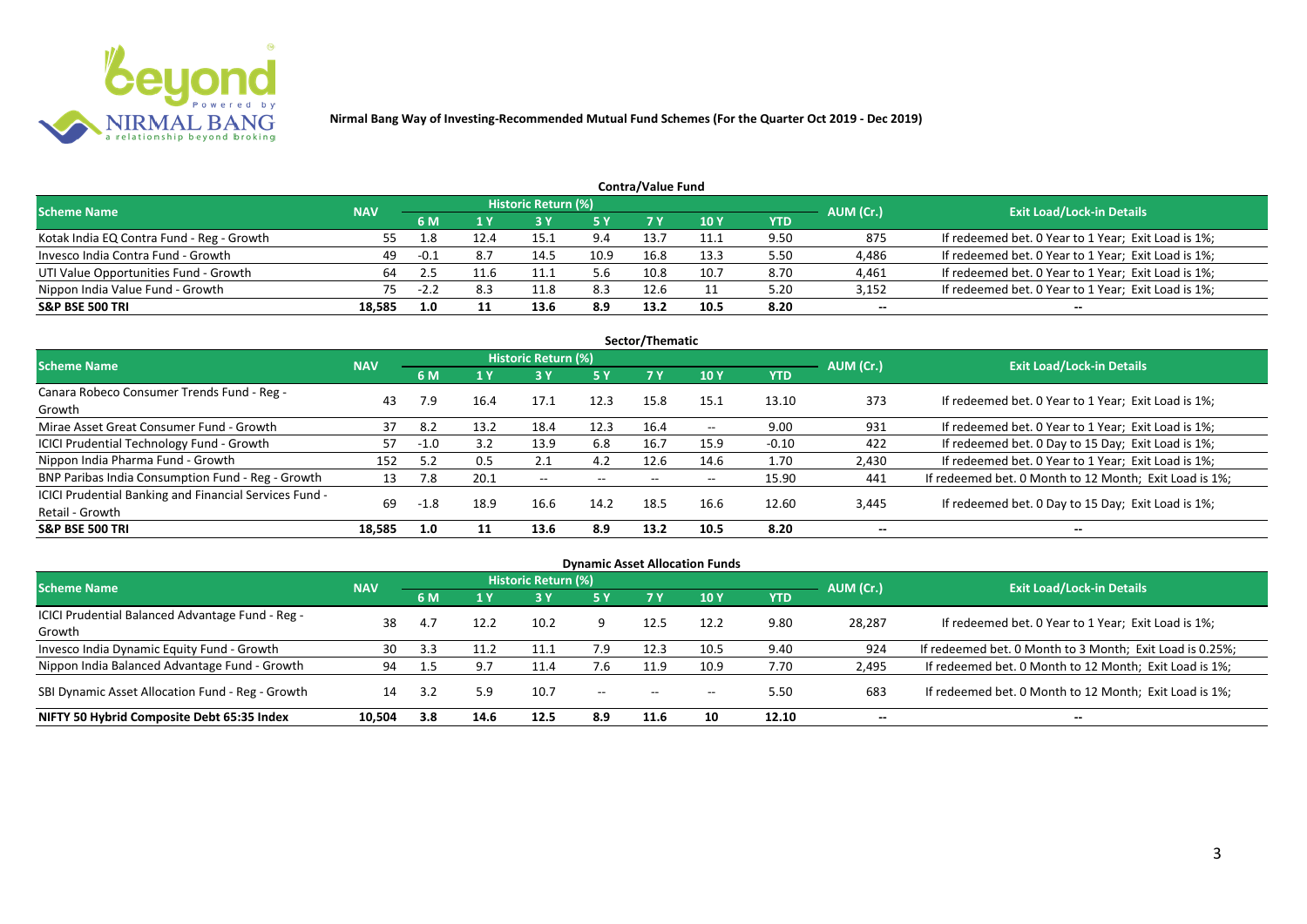

| <b>Hybrid Aggressive</b>                        |            |        |      |                            |               |       |       |            |           |                                                        |  |  |  |  |
|-------------------------------------------------|------------|--------|------|----------------------------|---------------|-------|-------|------------|-----------|--------------------------------------------------------|--|--|--|--|
| <b>Scheme Name</b>                              | <b>NAV</b> |        |      | <b>Historic Return (%)</b> |               |       |       |            | AUM (Cr.) | <b>Exit Load/Lock-in Details</b>                       |  |  |  |  |
|                                                 |            | 6 M    | 1 Y  | 13 Y                       | <b>5 Y</b>    | 7 Y   | 10 Y  | <b>YTD</b> |           |                                                        |  |  |  |  |
| HDFC Hybrid Equity Fund - Growth                | 55         | $-0.6$ | 8.8  | 8.5                        | 4.8           | 10.7  | 8.7   | 6.90       | 21,087    | If redeemed bet. 0 Year to 1 Year; Exit Load is 1%;    |  |  |  |  |
| ICICI Prudential Equity & Debt Fund - Growth    | 139        | 0.8    | 9.5  | 10                         | 9.4           | 14.6  | 13.5  | 8.20       | 23,950    | If redeemed bet. 0 Year to 1 Year; Exit Load is 1%;    |  |  |  |  |
| Mirae Asset Hybrid - Equity Fund - Reg - Growth | 16         | 3.0    | 12.6 | 12.9                       | $\sim$ $\sim$ | $- -$ | $- -$ | 11.00      | 2,809     | If redeemed bet. 0 Year to 1 Year; Exit Load is 1%;    |  |  |  |  |
| SBI Equity Hybrid Fund - Growth                 | 145        | 5.0    | 16.5 | 12.1                       | 10.5          |       | 12.2  | 13.20      | 30,907    | If redeemed bet. 0 Month to 12 Month; Exit Load is 1%; |  |  |  |  |
| Canara Robeco Equity Hybrid Fund - Growth       | 166        | 2.5    | 12.7 | 11.6                       | 9.4           | 13.5  | 12.6  | 10.60      | 2,607     | If redeemed bet. 0 Year to 1 Year; Exit Load is 1%;    |  |  |  |  |
| NIFTY 50 Hybrid Composite Debt 65:35 Index      | 10,504     | 3.8    | 14.6 | 12.5                       | 8.9           | 11.6  | 10    | 12.10      | $- -$     | $- -$                                                  |  |  |  |  |

| <b>Arbitrage Fund</b>                      |            |     |     |                            |     |     |  |            |           |                                                          |  |  |  |
|--------------------------------------------|------------|-----|-----|----------------------------|-----|-----|--|------------|-----------|----------------------------------------------------------|--|--|--|
| <b>Scheme Name</b>                         | <b>NAV</b> |     |     | <b>Historic Return (%)</b> |     |     |  |            | AUM (Cr.) | <b>Exit Load/Lock-in Details</b>                         |  |  |  |
|                                            |            | 1 M | M   | ና M                        | 1 V |     |  | <b>YTD</b> |           |                                                          |  |  |  |
| IDFC Arbitrage Fund - Reg - Growth         |            |     | 4.8 |                            | 6.3 | 6.3 |  | 6.40       | 10,891    | If redeemed bet. 0 Month to 1 Month; Exit Load is 0.25%; |  |  |  |
| Kotak Equity Arbitrage Fund - Reg - Growth | 28         |     |     | ς ο                        |     |     |  | 6.30       | 16,198    | If redeemed bet. 0 Day to 30 Day; Exit Load is 0.25%;    |  |  |  |
| Nippon India Arbitrage Fund - Growth       | 20.        |     |     |                            |     |     |  | 6.40       | 9,497     | If redeemed bet. 0 Month to 1 Month; Exit Load is 0.25%; |  |  |  |

|                                          |            |     |      |                     |       | <b>Equity Saver</b>      |       |            |           |                                                        |  |
|------------------------------------------|------------|-----|------|---------------------|-------|--------------------------|-------|------------|-----------|--------------------------------------------------------|--|
| <b>Scheme Name</b>                       | <b>NAV</b> |     |      | Historic Return (%) |       |                          |       |            |           | <b>Exit Load/Lock-in Details</b>                       |  |
|                                          |            | 6 M |      |                     |       |                          | 10Y   | <b>YTD</b> | AUM (Cr.) |                                                        |  |
| Axis Equity Saver Fund - Reg - Growth    |            |     | 10.2 |                     | $- -$ | $- -$                    | $- -$ | 8.20       | 805       | If redeemed bet. 0 Month to 12 Month; Exit Load is 1%; |  |
| <b>HDFC Equity Savings Fund - Growth</b> | 38         | 0.2 |      | 7.6                 |       | 8.9                      |       | 5.50       | 4,732     | If redeemed bet. 0 Year to 1 Year; Exit Load is 1%;    |  |
| Kotak Equity Savings Fund - Reg - Growth |            |     | 8.9  | 8.6                 | 7.7   | $\overline{\phantom{a}}$ | $- -$ | 7.30       | 1,908     | If redeemed bet. 0 Year to 1 Year; Exit Load is 1%;    |  |
| CRISIL Hybrid 50+50 - Moderate Index*    | $- -$      |     |      | $- -$               | --    | --                       | $- -$ |            | $- -$     | $\overline{\phantom{a}}$                               |  |

| <b>Liauid Funds</b>              |            |                |     |                     |     |     |            |                 |           |                                  |  |  |  |
|----------------------------------|------------|----------------|-----|---------------------|-----|-----|------------|-----------------|-----------|----------------------------------|--|--|--|
| <b>Scheme Name</b>               | <b>NAV</b> |                |     | Historic Return (%) |     |     | <b>YTM</b> | Avg.            | AUM (Cr.) | <b>Exit Load/Lock-in Details</b> |  |  |  |
|                                  |            | 1 <sub>W</sub> | 2 W | 1 M                 | 3M  | 1Y  |            | <b>Maturity</b> |           |                                  |  |  |  |
| Axis Liquid Fund - Growth        | 2.152      |                |     |                     | 5.6 | 6.9 | 5.29       | 0.09            | 30,068    | *Ref Footnote                    |  |  |  |
| IDFC Cash Fund - Reg - Growth    | 2.348      |                |     |                     | 3.3 | 6.6 | 5.13       | 0.04            | 13,603    | *Ref Footnote                    |  |  |  |
| Kotak Liquid Fund - Reg - Growth | 3,928      |                | 5.4 |                     | .4د |     | 5.29       | 0.11            | 26,459    | *Ref Footnote                    |  |  |  |
| <b>CRISIL Liquid Fund Index</b>  | --         | 5.8            | 5.8 | 5.6                 | 5.9 | $-$ | --         | $- -$           | $-$       | $- -$                            |  |  |  |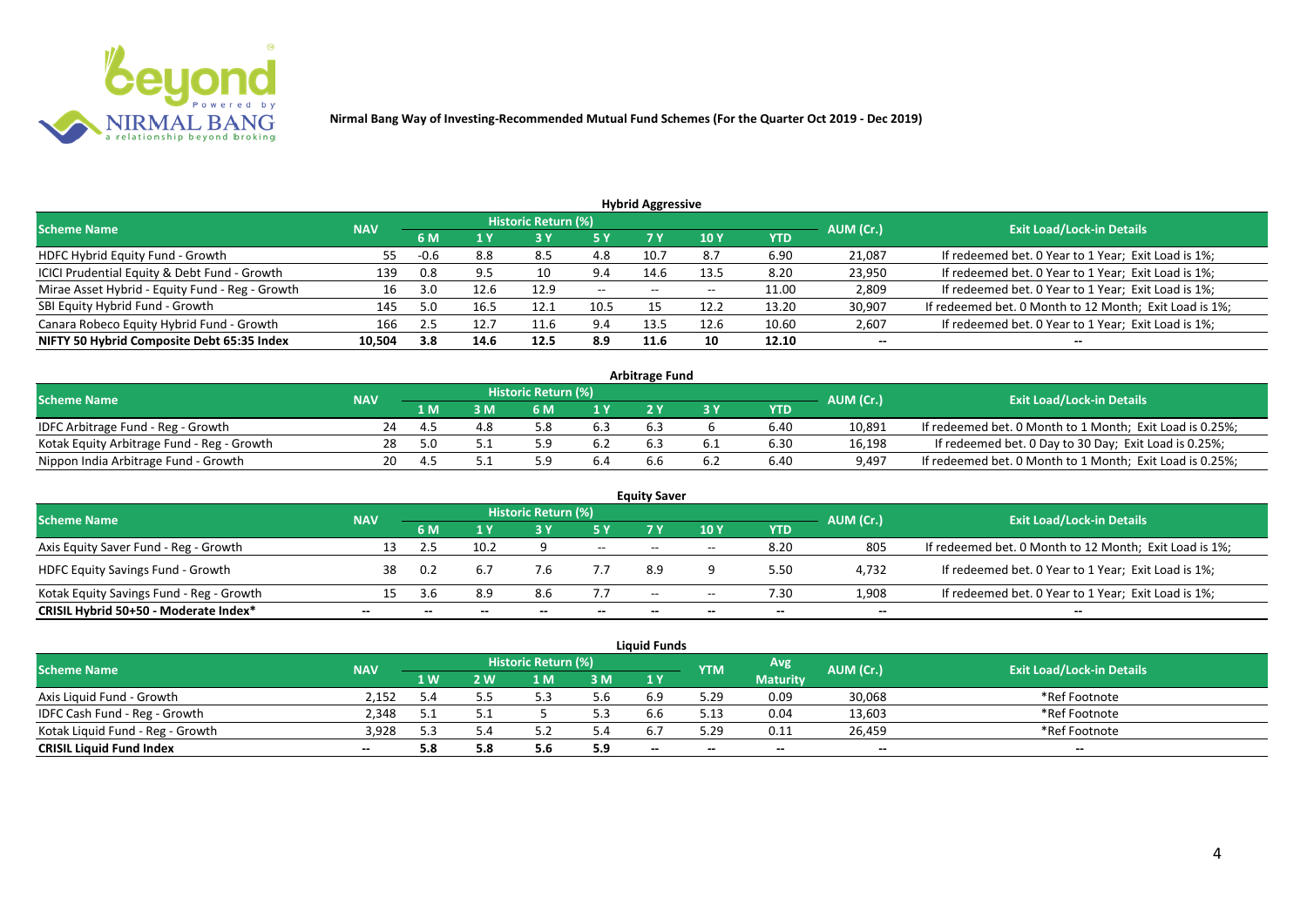

| <b>Ultra Short Fund</b>                       |            |       |     |                     |       |       |            |                 |           |                                  |  |  |  |  |
|-----------------------------------------------|------------|-------|-----|---------------------|-------|-------|------------|-----------------|-----------|----------------------------------|--|--|--|--|
| <b>Scheme Name</b>                            | <b>NAV</b> |       |     | Historic Return (%) |       |       | <b>YTM</b> | Avg             | AUM (Cr.) | <b>Exit Load/Lock-in Details</b> |  |  |  |  |
|                                               |            | 1 M   | ۱M  | 6 M                 | 1 Y   | 73 Y  |            | <b>Maturity</b> |           |                                  |  |  |  |  |
| IDFC Ultra Short Term Fund - Reg - Growth     |            | 6.8   |     |                     | 8.5   | $- -$ | 69.د       | 0.43            | 4,254     | Nil                              |  |  |  |  |
| Sundaram Ultra Short Term Fund - Reg - Growth | 10         | 5.6   |     | $- -$               | $- -$ | $-$   | 9.79       | 0.44            | -317      | Nil                              |  |  |  |  |
| L&T Ultra Short Term Fund - Growth            | 32         | - 6.2 | 6.6 |                     | 8.1   |       | 49.د       | 0.43            | 2,841     | Nil                              |  |  |  |  |
| <b>NIFTY Ultra Short Duration Debt Index</b>  | 3,976      | 6.6   | 6.8 |                     | 8.2   |       | $- -$      | $- -$           | $- -$     | $- -$                            |  |  |  |  |

| <b>Money Market Fund</b>                                   |            |                |     |                            |       |           |            |                 |           |                                  |  |  |  |
|------------------------------------------------------------|------------|----------------|-----|----------------------------|-------|-----------|------------|-----------------|-----------|----------------------------------|--|--|--|
| <b>Scheme Name</b>                                         | <b>NAV</b> |                |     | <b>Historic Return (%)</b> |       |           | <b>YTM</b> | Avg'            | AUM (Cr.) | <b>Exit Load/Lock-in Details</b> |  |  |  |
|                                                            |            | 1 <sub>M</sub> | MК  | 6 M                        | 1Y    | <b>3Y</b> |            | <b>Maturity</b> |           |                                  |  |  |  |
| Aditya Birla Sun Life Money Manager Fund - Reg -<br>Growth | 263        | 6.3            | 6.7 | 7.9                        | 8.5   |           | 5.45       | 0.32            | 10,452    | Nil                              |  |  |  |
| Franklin India Savings Fund - Growth                       | 36         | 6.8            |     | 8.5                        | 8.9   |           | 5.67       | 0.43            | 3,571     | Nil                              |  |  |  |
| Nippon India Money Market Fund - Growth                    | 2,972      |                |     |                            | 8.5   |           | 5.39       | 0.29            | 3,549     | Nil                              |  |  |  |
| <b>CRISIL Liquid Fund Index</b>                            | $- -$      | 5.6            | 5.9 | 6.4                        | $- -$ | $- -$     | $- -$      | $- -$           | $- -$     | $- -$                            |  |  |  |

| <b>Short Term Fund</b>                          |            |      |     |                     |      |           |                |                 |           |                                  |  |  |  |
|-------------------------------------------------|------------|------|-----|---------------------|------|-----------|----------------|-----------------|-----------|----------------------------------|--|--|--|
| <b>Scheme Name</b>                              | <b>NAV</b> |      |     | Historic Return (%) |      |           | <b>YTM</b>     | Avg             | AUM (Cr.) | <b>Exit Load/Lock-in Details</b> |  |  |  |
|                                                 |            | 1 M  | 3 M | 6 M                 | 1Y   | <b>3Y</b> |                | <b>Maturity</b> |           |                                  |  |  |  |
| Axis Short Term Fund - Growth                   | 22.        | 10.5 | 8.9 | 10.5                | 10.6 |           | 6.64           | 2.20            | 3,073     |                                  |  |  |  |
| HDFC Short Term Debt Fund - Growth              | 22         | 11.6 | 9.4 | 10.7                | 10.4 |           | 7.01           | 2.72            | 8,974     | Nil                              |  |  |  |
| IDFC Bond Fund - Short Term Plan - Reg - Growth | 41         | 10.7 | 9.1 | 10.3                | 10.8 |           | 6.56           | 2.06            | 10,676    | Nil                              |  |  |  |
| Kotak Bond Short Term Fund - Reg - Growth       | 37         | 10.5 | 8.8 | 10.3                | 10.6 | 6.8       | $^{\prime}.18$ | 3.09            | 9,949     | Ni                               |  |  |  |
| L&T Short Term Bond Fund - Reg - Growth         | 19         | 10.1 | 8.7 | 9.9                 | 10.4 |           | 6.52           | 2.25            | 4,674     | Nil                              |  |  |  |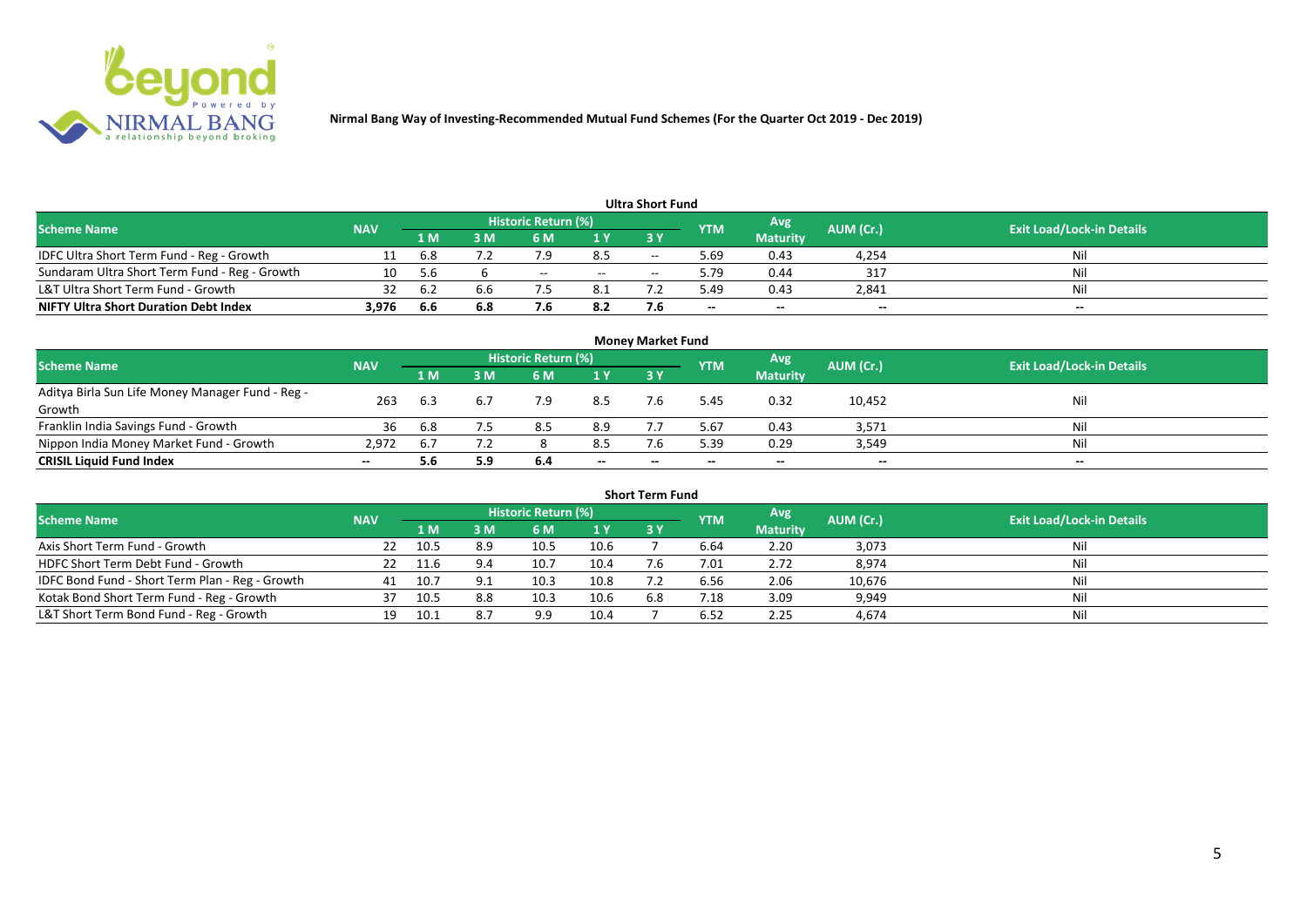

| <b>Low Duration Fund</b>                  |            |     |     |                            |                |    |            |                 |           |                                  |  |  |  |  |
|-------------------------------------------|------------|-----|-----|----------------------------|----------------|----|------------|-----------------|-----------|----------------------------------|--|--|--|--|
| <b>Scheme Name</b>                        | <b>NAV</b> |     |     | <b>Historic Return (%)</b> |                |    | <b>YTM</b> | Avg             | AUM (Cr.) | <b>Exit Load/Lock-in Details</b> |  |  |  |  |
|                                           |            | 1 M | 3 M |                            | 1 <sub>Y</sub> | 3Y |            | <b>Maturity</b> |           |                                  |  |  |  |  |
| Axis Treasury Advantage Fund - Growth     | 2.209      |     |     | 8.9                        | 9.3            |    | 6.08       | 0.91            | 3,561     | Ni                               |  |  |  |  |
| Canara Robeco Savings Fund - Reg - Growth |            |     |     | 0.1                        | 8.6            |    | 5.77       | 0.66            | 1,119     | Nil                              |  |  |  |  |
| IDFC Low Duration Fund - Reg - Growth     |            |     |     |                            | 8.9            |    | 5.84       | 0.81            | 4,974     | Nil                              |  |  |  |  |

| <b>Banking &amp; PSU Bond Funds</b>            |            |      |      |                            |      |           |            |                 |           |                                  |  |  |  |
|------------------------------------------------|------------|------|------|----------------------------|------|-----------|------------|-----------------|-----------|----------------------------------|--|--|--|
| <b>Scheme Name</b>                             | <b>NAV</b> |      |      | <b>Historic Return (%)</b> |      |           | <b>YTM</b> | Avg             | AUM (Cr.) | <b>Exit Load/Lock-in Details</b> |  |  |  |
|                                                |            | 1 M  |      | 6 M                        |      | <b>3Y</b> |            | <b>Maturity</b> |           |                                  |  |  |  |
| HDFC Banking and PSU Debt Fund - Reg - Growth  | 16         | 13.2 | 10.1 |                            | 11.4 |           |            | 2.57            | 3,888     | Nil                              |  |  |  |
| Kotak Banking and PSU Debt Fund - Reg - Growth | 45         | 12.6 | 9.4  |                            | 11.9 |           |            | 4.03            | 3,068     | Nil                              |  |  |  |
| IDFC Banking & PSU Debt Fund - Reg - Growth    |            |      | a a  |                            | 12.9 |           | 6.79       | 3.13            | 11,210    | Nil                              |  |  |  |

| <b>Corporate Bond Funds</b>                         |            |      |     |                            |                |     |            |                 |           |                                                         |  |  |  |
|-----------------------------------------------------|------------|------|-----|----------------------------|----------------|-----|------------|-----------------|-----------|---------------------------------------------------------|--|--|--|
| <b>Scheme Name</b>                                  | <b>NAV</b> |      |     | <b>Historic Return (%)</b> |                |     | <b>YTM</b> | Avg             | AUM (Cr.) | <b>Exit Load/Lock-in Details</b>                        |  |  |  |
|                                                     |            | 1 M  | : M | 6 M                        | 1 <sup>Y</sup> | 3 Y |            | <b>Maturity</b> |           |                                                         |  |  |  |
| ICICI Prudential Corporate Bond Fund - Reg - Growth | 20         | 10.4 | 8.9 | 10.1                       | 10.4           |     | 6.87       | 2.45            | 10,587    | <b>Nil</b>                                              |  |  |  |
| L&T Triple Ace Bond Fund - Reg - Growth             |            | 15.1 | 6.1 | 14.3                       | 14.3           |     | 7.64       | 8.67            | 1,754     | If redeemed bet. 0 Month to 3 Month; Exit Load is 0.5%; |  |  |  |
| Kotak Corporate Bond Fund - Std - Growth            | 2,632      | 9.4  |     |                            | 10.4           |     | 6.56       | 1.40            | 3,432     | Nil                                                     |  |  |  |

|                                                   |            |      |      |                            |      | <b>Credit Risk Fund</b> |            |                 |           |                                                           |
|---------------------------------------------------|------------|------|------|----------------------------|------|-------------------------|------------|-----------------|-----------|-----------------------------------------------------------|
| <b>Scheme Name</b>                                | <b>NAV</b> |      |      | <b>Historic Return (%)</b> |      |                         | <b>YTM</b> | Avg             | AUM (Cr.) | <b>Exit Load/Lock-in Details</b>                          |
|                                                   |            | 1 M  | 3 M  | 6 M                        | 71 Y | 3 Y                     |            | <b>Maturity</b> |           |                                                           |
| <b>ICICI Prudential Credit Risk Fund - Growth</b> | 21         | 13.2 | 10.8 | 10.1                       | 9.5  |                         | 9.53       | 1.86            | 11,364    | If redeemed bet. 0 Year to 1 Year; Exit Load is 1%;       |
| Kotak Credit Risk Fund - Reg - Growth             |            | 12.8 | 10.6 | 10.3                       | 9.6  | 6.9                     | 9.08       | 2.39            | 4,815     | If redeemed bet. 0 Year to 1 Year; Exit Load is 1%;       |
|                                                   |            |      |      |                            |      |                         |            |                 |           | If redeemed bet. 0 Month to 12 Month; Exit Load is 3%; If |
| SBI Credit Risk Fund - Growth                     |            |      |      | 8.6                        | 7.7  | 6.4                     | 8.75       | 2.40            | 5,155     | redeemed bet. 12 Month to 24 Month; Exit Load is 1.5%; If |
|                                                   |            |      |      |                            |      |                         |            |                 |           | redeemed bet. 24 Month to 36 Month; Exit Load is 0.75%;   |